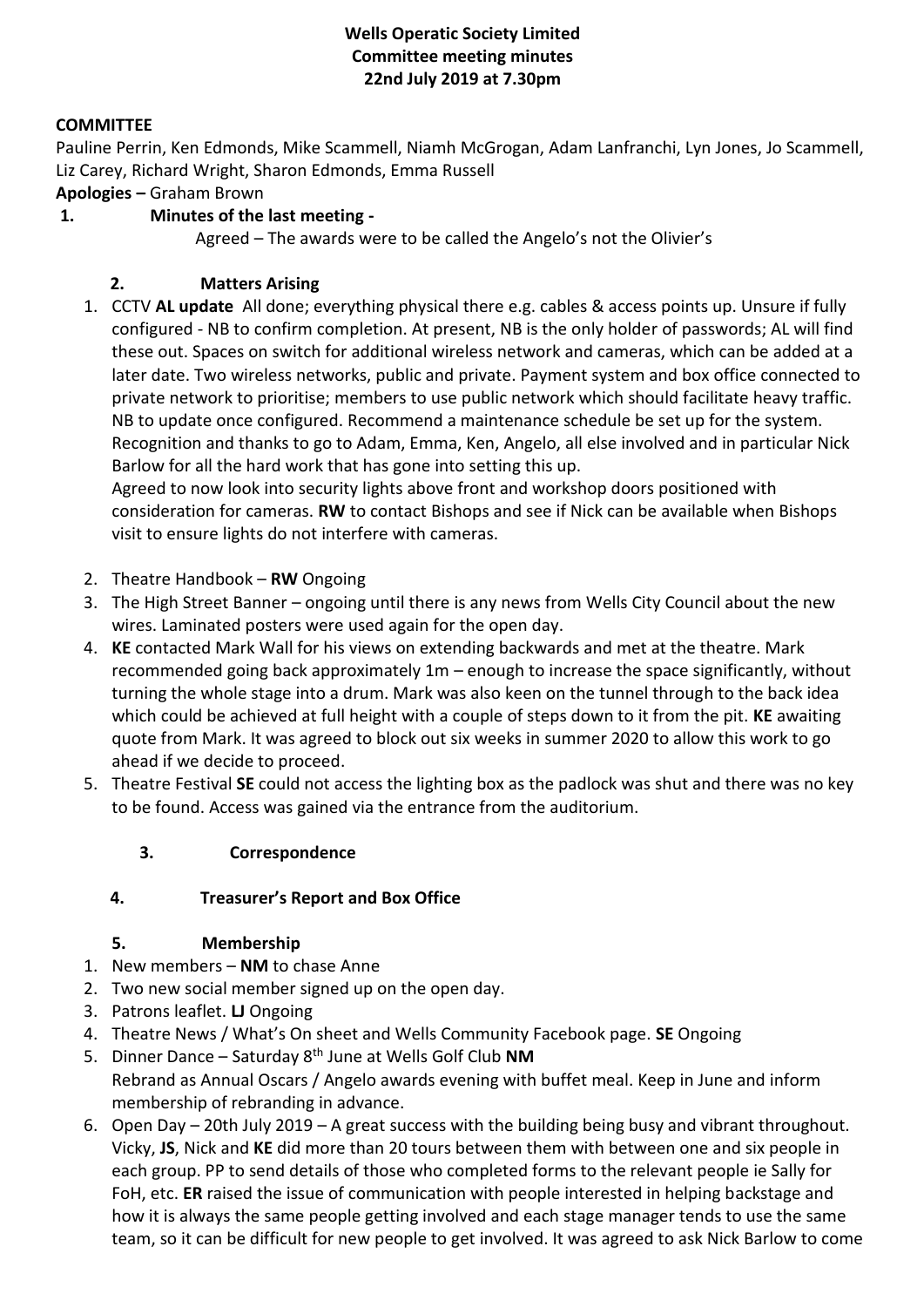to the next committee meeting to see if we can set-up a group on the website for communication purposes.

## **6. Publicity**

# **7. Theatre Renovations**

- 1. PAT testing **GB** ongoing.
- 2. New sign for billboards. Simon Hegarty of Encore Electrics in Somerton. Is continuing with design and asked for permission before spending money on materials. Ongoing.
- 3. Tree yellow line edge. Sign received and has gone up. We may need a roller to get the line done properly – depending on the sort of paint. People are still parking on the new tarmac area. A range of options were discussed to stop this from bollards to large stones. Will wait until the painting is done and then see what happens.
- 4. Chamberlain St doors made; and fitted. No letterbox provided so post is being pushed under the door. **MS** to ask Angelo to fit one in the side panel next to the door if possible.
- 5. The Buck Basket. Ongoing.
- 6. Heating System. Ongoing.
- 7. FoH ladies toilets. Angelo has done what he can for now to get them refilling more quickly. We will ait to see how they are during Anne of Green Gables and if they are still problematic, think again.
- 8. Painting the outside of the building. Is a big job and we would like to get someone in. **LJ** suggested one name KE to ask Mark Wall for any recommendation he may have.
- 9. Charlie Watkins has asked if it might be possible to have some form of insulation above the ceiling in the workshop as it gets very cold in winter. There is space and currently no insulation as discovered by **AL, ER** and Nick Barlow when laying cables for the CCTV. **KE** to ask Mark Wall if he would be willing to do this and for a quote.
- 10. We are asking Bishop's to quote for the security lighting outside the building. RW to ask them to include looking at the lights upstairs as that circuit seems to be unstable and to see if we need to do anything with wires outside the building.
- 11. **LJ** offered two leather sofas for the bar which we gratefully accepted.
	- **8. Productions/Hire.**
		- **Hires in August and Sept 2019.** See Bar Calendar for details. The person responsible is in bold.

Small Steps x 2 – **SE**

Cosmo group – **SE**

## WSPA - **GB**

**SE** to contact WSPA to remind of props arrangements Sustainable Wells - **SB** Anne of GG rehearsals - **NM** Neighbourhood Watch - **SE** SE will give back door code.

- **Sept 18-21st 2019 – Anne of Green Gables** by Lucy Montgomery, Director **Bobby Bass**, Producer – **NM**, Stage manager – **Charlie Watkins**, Lighting - **GB**, Prompt – **FB**, Budget - agreed, Ticket Price – **£10 and £8**, Rehearsal schedule – **agreed,** FoH manager – **Sally Trayhurn.** Tickets go live on **06th July**
- **Dec 14th–21st 2019 - Wind in the Willows** by Fellowes, Drew and Styles, Director **Kate Lynch**, Assistant Director – **N/A**, Producer **– Alisa Creaser**, MD – **Sheila Ross,** Choreography - **Tina Eyers**, SM – **Chris Spray,** Set Designer – **Mark Wall**, Lighting – **arranged by Kate Lynch**, Sound – **arranged by Kate Lynch**, Costumes - **NM** , Prompt – **Frieda Brown**, Props – **Penny Bonetti and Catriona Eagle**, Make up – **?**, Budget – **tba** (agreed to set for a 'Spring Show'), Publicity - **KE**, Photos and programme – **AL and Emma Russell,** Children's chaperone **– Doreen Grant,** Ticket Price – **tba**, Rehearsal schedule –**agreed,** FoH manager – **Sally Trayhurn. Tickets go live on?**
- **March 11th -14th 2020 Quartet** by Ronald Harwood Director **Jackie Watts**, Assistant Director – **?**, Producer **– Ken Edmonds**, SM – **Charlie Watkins,** Set Designer – **?**, Lighting – **Graham**